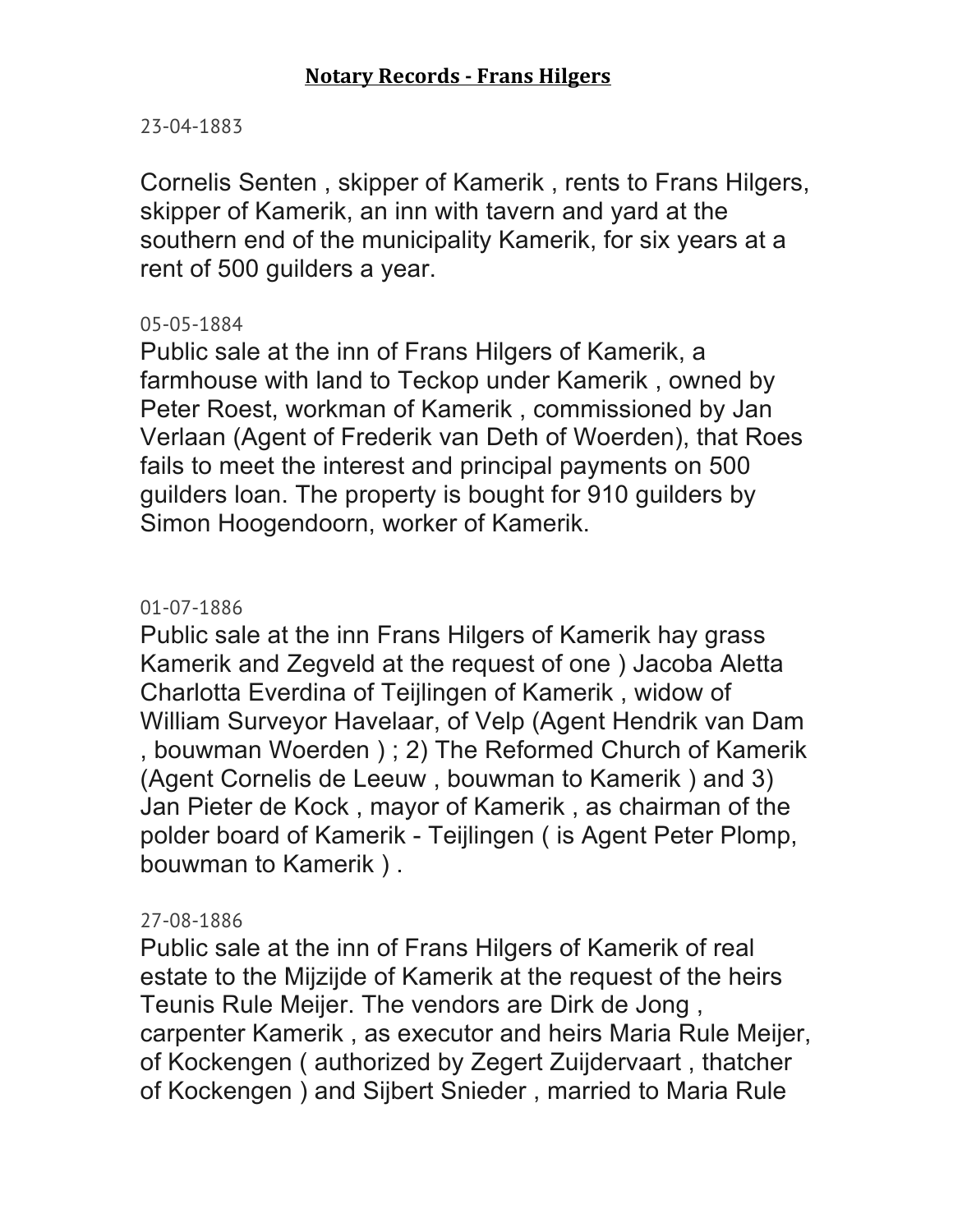Meijer , workman of Willeskop . It exists to sell real estate of a house with yard and floor area B57 , and two houses under one roof yard, district B55-56 , all in the Mijzijde of Kamerik , bought for 3720 guilders by Peter Cook , without appeal to Kamerik , commissioned by Cornelis de Graaf, thatcher of Kamerik.

## 25-05-1888

Public sale at the coffee of Frans Hilgers of Kamerik, a house, barn, yard and garden in Kamerik ( -Houtdijken ) at the request of Joost and Jan Pieter van der Waaij, builders and Aaltje van der Waaij, all of Kamerik. The house was purchased for 1375 guilders by Cornelis de Jong, carpenter Kamerik.

# 08-03-1895

Public sale of movable property at the home of and at the request of Frans Hilgers, merchant Montfoort.

## 06-08-1897

Public sale at the lock keeper's house in Montfoort of movable property at the request of Frans Hilgers, lock keeper in Montfoort.

## 17-03-1898

Public sale at the Hotel Golden Head in Montfoort, ferry service rights from Montfoort to Utrecht, and movable property at the request of Gerrit Johannes van Dam, skipper of Montfoort. The ferry rights and the canal boat were bought for 2100 guilders by Frans Hilgers, lock keeper of Montfoort.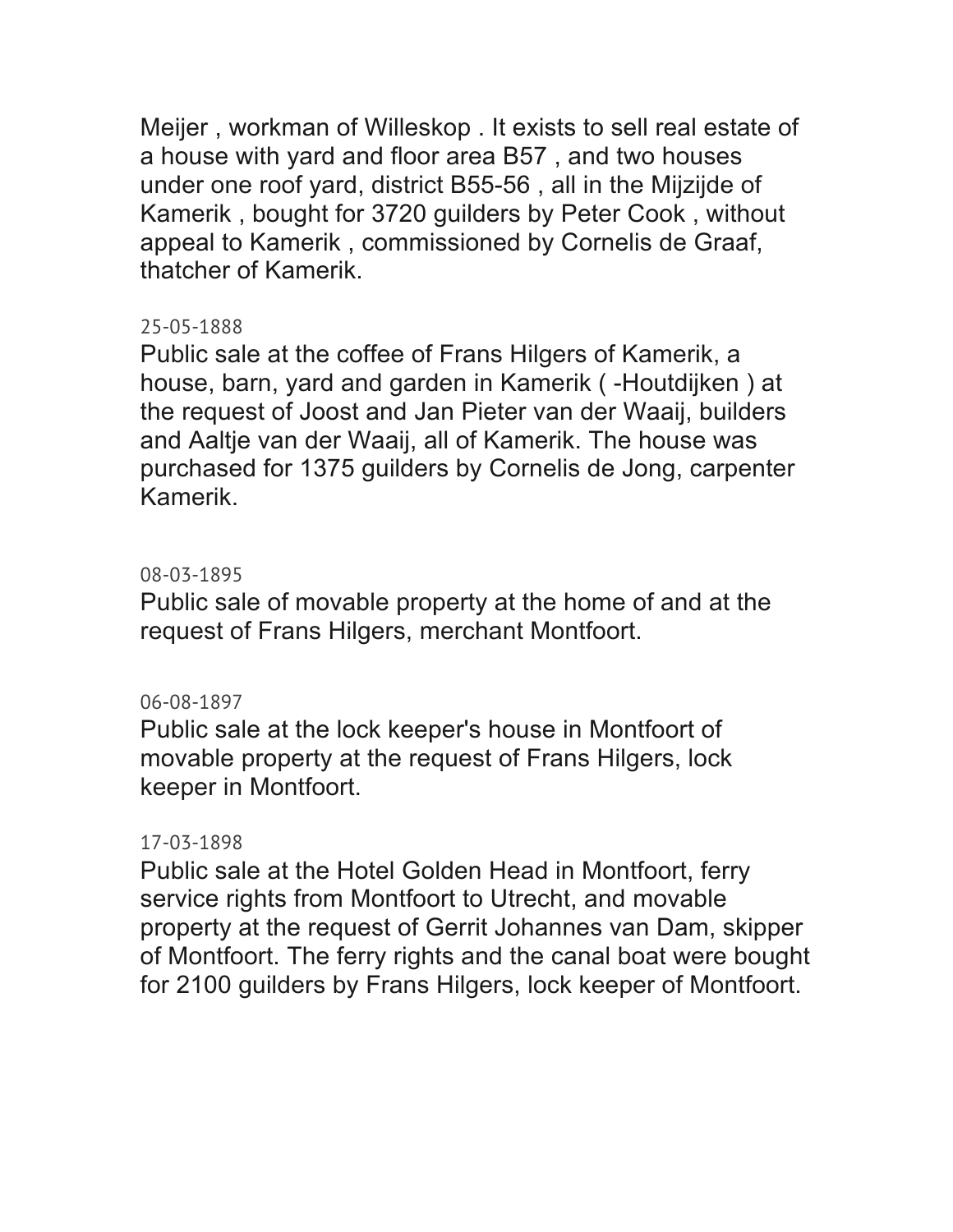

#### 06-06-1898

Frans Hilgers , lock keeper in Montfoort, sells to Johannes Adrianus Vreeswijk, skipper of Montfoort, the right of ferry service from Montfoort to Utrecht with the canal boat for 2600 guilders.

03-11-1898

Frans Hilgers , lock keeper of Montfoort, and his wife Pietronella van Amerongen borrow 5,000 guilders at 4% from the Mortgage Bank of the Netherlands under the directorship of Mr. Henry August van Raalte of The Hague, Mr. Cornelis Hugo Quirijn of Strijente Amsterdam Goverdus Henricus Pannekoek of Haarlem (Agent Reitze Nijdam, notary clerk to Oldeboorn ). The mortgage provides for a factory building with house, carriage house, stable, barn, yard and garden on the Hoogstraat A51 and A53 of Montfort. As security for the payment of interest and principal given by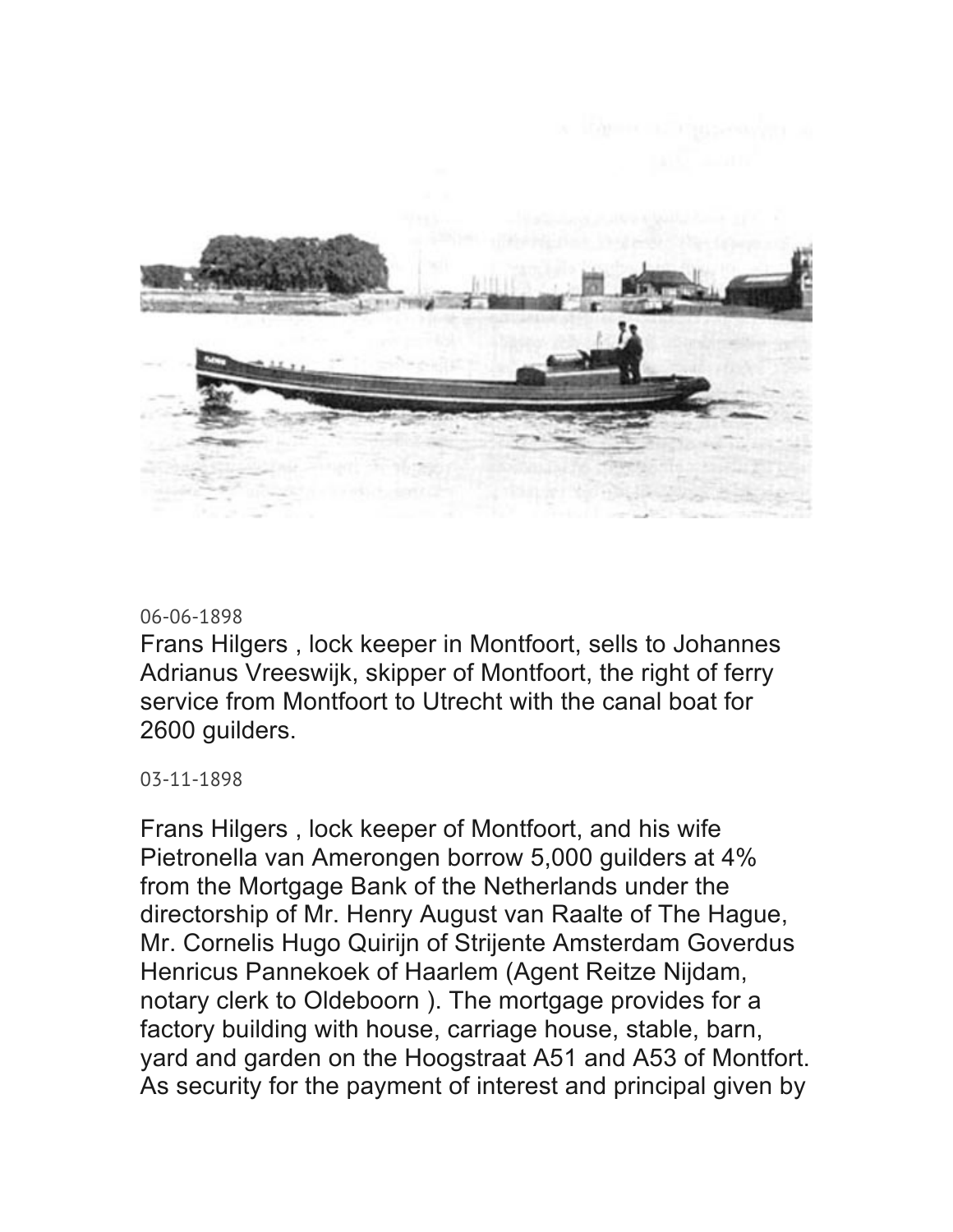the Algemene Waarborgmaatschappij in Amsterdam , represented by Jan Benschop , secretariat officer to Montfoort.

# 03-11-1898

The Society for the Exploitation of Real Estate Prudential NV, Amsterdam, under the direction of and represented by Mr. Abraham Hendrik van Nierop, of the Hilversum sells to Frans Hilgers , lock keeper of Montfoort, the factory building the hoop with house, carriage house and stable, on the Hoogstraat A51 and A53 of Montfoort, 5000 guilders.

# 03-02-1899

Public sale of movable property and carpentry tools in the former steam laundry on the Hoogstraat in Montfoort at the request of Frans Hilgers, lock keeper in Montfoort.

## 07-11-1899

Public sale at the Hotel Golden Lion in Montfoort, of a house, yard and land outside the IJsselpoort, A294 in Montfoort, at the request of one ) Jan van Tiel worker of Montfoort, for itself and as agent of 2 ) Gerrit de Waal, married with Hendrika van Tiel , blacksmith Oudewater , 3 ) Teunis Albertus van Tiel , worker of Linschoten , 4 ) Hendrik Jan van den Ham , married Dirkje van Tiel , shopkeeper of Montfoort, and 5 ) Aart de Groot, married Bartje van Tiel , workman of Rotterdam. The house is bought for 660 guilders by Frans Hilgers, lock keeper of Montfoort.